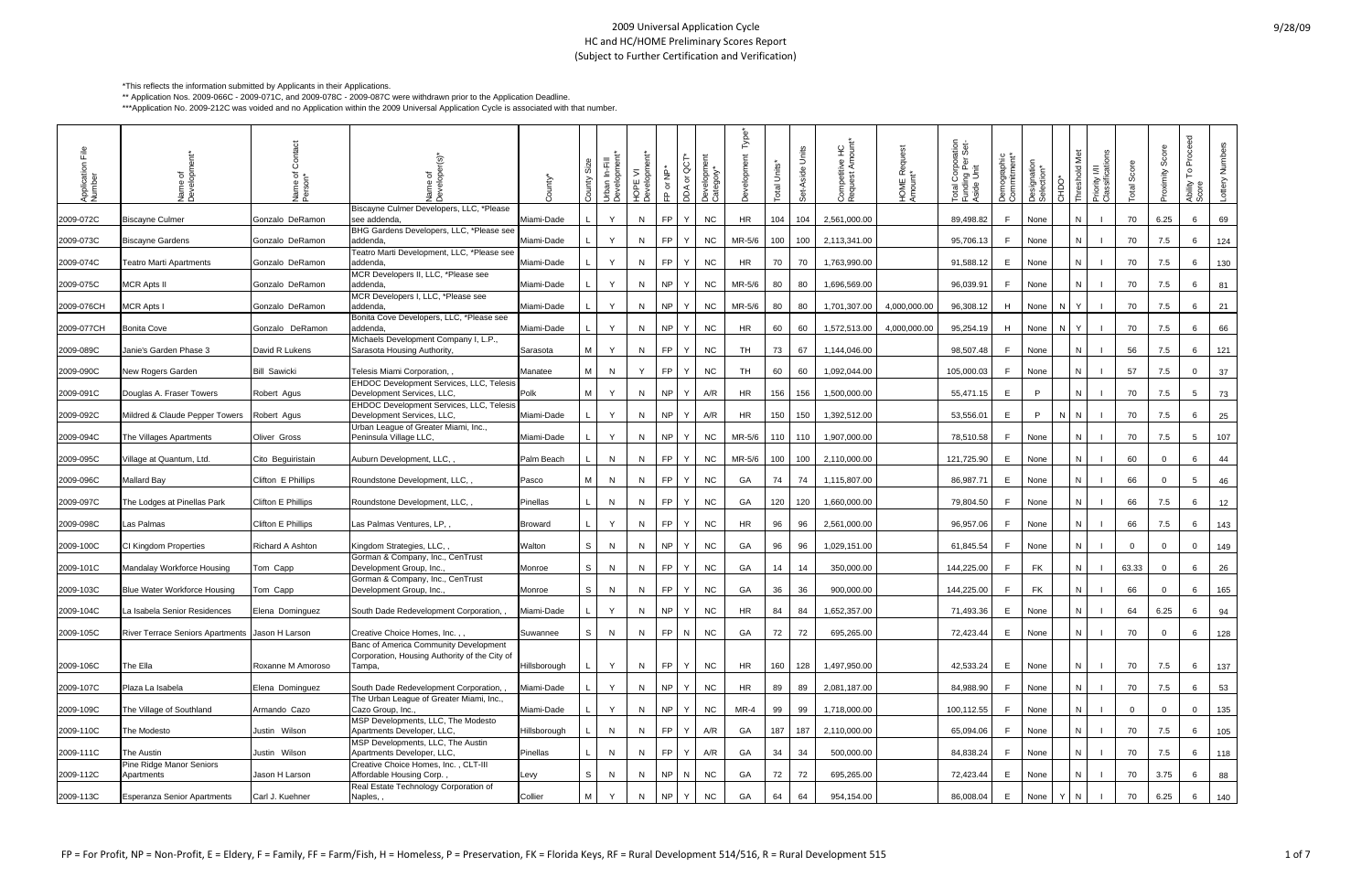## 9/28/09

| ΕÎ<br>Application<br>Number | Name of<br>Developme                           | රි<br>Name of<br>Person* | Developer(s)<br>৳                                                                                | ounty*          | Size<br>County | 로 호<br>Urban In-F<br>Developm | HOPE VI<br>Development* | FP or NP* | DDA or QCT | Development<br>Category* | Ĕ         | Total Units* | Set-Aside Units | Competitive HC<br>Request Amount* | HOME Request<br>Amount* | ration<br>Set-<br>Total Corpora<br>Funding Per S<br>Aside Unit | Demographic<br>Commitment* | Designation<br>Selection* | OCHC | <b>Journal</b> | Priority I/II<br>Classifications | Total Score  | Score<br>Proximity | Proceed<br>$\mathop{\mathsf{P}}\nolimits$<br>Ability<br>Score | Lottery Numbers |
|-----------------------------|------------------------------------------------|--------------------------|--------------------------------------------------------------------------------------------------|-----------------|----------------|-------------------------------|-------------------------|-----------|------------|--------------------------|-----------|--------------|-----------------|-----------------------------------|-------------------------|----------------------------------------------------------------|----------------------------|---------------------------|------|----------------|----------------------------------|--------------|--------------------|---------------------------------------------------------------|-----------------|
| 2009-114C                   | The Tempo                                      | Roxanne M Amoroso        | Banc of America Community Development<br>Corporation, Housing Authority of the City of<br>Tampa, | Hillsborough    |                | Y                             | N                       | <b>FP</b> | Y          | <b>NC</b>                | $MR-5/6$  | 146          | 107             | 1,103,825.00                      |                         | 46,718.26                                                      | F.                         | None                      |      | N              |                                  | 61           | 6.25               | 6                                                             | 132             |
| 2009-115CH                  | Hogan's Creek Apartments                       | Shannon Nazworth         | Grove House of Jacksonville, Inc., DBA<br>Ability Housing of Northeast Florida, Inc.,            | Duval           |                | Y                             | N                       | NP        | Y          | <b>NC</b>                | GA        | 48           | 48              | 870,000.00                        | 3,360,000.00            | 104,563.13                                                     | H                          | None                      |      | N.             |                                  | 70           | 7.25               | 6                                                             | 108             |
| 2009-116C                   | The Lansing                                    | Justin Wilson            | MSP Developments, LLC, The Lansing<br>Apartments Developer, LLC,                                 | <b>Pinellas</b> |                | N                             | N                       | FP.       | Y          | A/R                      | GA        | 42           | 42              | 625,000.00                        |                         | 85,848.21                                                      | F.                         | None                      |      | N              |                                  | 70           | 7.5                | 6                                                             | 110             |
| 2009-117C                   | Casabari                                       | Jason H Larson           | Creative Choice Homes, Inc.,                                                                     | <b>Broward</b>  |                | Y                             | N                       | <b>FP</b> | Y          | <b>NC</b>                | MR-4      | 100          | 100             | 1,797,748.00                      |                         | 103,712.08                                                     | E                          | None                      |      | N              |                                  | 70           | 3.75               | 6                                                             | 127             |
| 2009-118C                   | Palm Lake Apartments                           | Jay Reinhard             | Palm Lake Developer, LLC,                                                                        | Miami-Dade      |                | Y                             | N                       | FP.       | Y          | A/R                      | MR-4      | 300          | 300             | 1,999,019.00                      |                         | 38,441.14                                                      | F.                         | $\mathsf{P}$              |      | N              |                                  | 70           | 7.5                | 5 <sup>5</sup>                                                | 159             |
| 2009-120C                   | <b>Griffin Heights Apartments</b>              | James J Kerr, Jr.        | Griffin Apartments GP, L.L.C., SCG<br>Development Co., L.L.C.                                    | Leon            | M              | Y                             | N                       | FP.       | Y          | A/R                      | GA        | 100          | 100             | 581,718.00                        |                         | 33,559.31                                                      | F                          | P                         |      |                |                                  | $\mathbf{0}$ | $\overline{0}$     | $\mathbf{0}$                                                  | 62              |
| 2009-121CH                  | Mayfair Village Apartments                     | Shannon Nazworth         | Grove House of Jacksonville, Inc., DBA<br>Ability Housing of Northeast Florida, Inc.,            | Duval           |                | N                             | N                       | <b>NP</b> | N          | A/R                      | GA        | 83           | 83              | 1,399,000.00                      | 4,000,000.00            | 97,238.93                                                      | H                          | None                      |      | N <sub>1</sub> |                                  | 70           | 7.5                | 6                                                             | $\overline{7}$  |
| 2009-122C                   | <b>Scott Carver IIA</b>                        | Sandra M Seals           | Reliance Housing Services, LLC,<br>McCormack Baron Salazar, Inc.,                                | Miami-Dade      |                | Y                             | Y                       | NP        | Y          | <b>NC</b>                | GA        | 114          | 93              | 1,562,840.00                      |                         | 96,946.49                                                      | F.                         | None                      |      |                |                                  | 70           | 7.5                | 6                                                             | 160             |
| 2009-123C                   | Progresso Point                                | Sandra M Seals           | Reliance Housing Services, LLC, Building<br>Better Communities, Inc.,                            | <b>Broward</b>  |                | Y                             | N                       | NP        | Y          | <b>NC</b>                | HR        | 76           | 76              | 2,040,000.00                      |                         | 97,556.83                                                      | F.                         | None                      |      | N              |                                  | 68           | 7.5                | 6                                                             | 17              |
| 2009-124C                   | Villa Vinalia                                  | Jason H Larson           | Creative Choice Homes, Inc.,                                                                     | Miami-Dade      |                | Y                             | N                       | FP        | Y          | <b>NC</b>                | MR-4      | 168          | 168             | 2,561,000.00                      |                         | 87,942.91                                                      | E                          | None                      |      | N              |                                  | 70           | $\overline{0}$     | $\overline{4}$                                                | 146             |
|                             |                                                |                          |                                                                                                  |                 |                |                               |                         |           |            |                          |           |              |                 |                                   |                         |                                                                |                            |                           |      |                |                                  |              |                    |                                                               |                 |
| 2009-125C                   | <b>Westwood Estates</b>                        | Neil R Fortier           | Winter Haven Westwood Estates, LLC,                                                              | Polk            | M              | Y                             | N                       | FP        | N          | NC                       | GA        |              | 114 114         | 1,510,000.00                      |                         | 99,342.11                                                      | F.                         | None                      | N.   | IN.            |                                  | 61           | 7.25               | 6                                                             | 32              |
| 2009-126C                   | Lake Wales Villas                              | Judd K Roth              | Judd K. Roth,                                                                                    | Polk            | M I            | N                             | N                       | <b>FP</b> | N          | A/R                      | GA        | 56           | 56              | 121,109.00                        |                         | 16,219.96                                                      | E                          | R                         |      | N              |                                  | 66           | 3.75               | $\overline{4}$                                                | 55              |
| 2009-127C                   | Lakeside Apartments                            | Judd K Roth              | Judd K. Roth,                                                                                    | Martin          | M              | N                             | N                       | <b>FP</b> | Y          | A/R                      | GA        | 32           | 32              | 178,891.00                        |                         | 32,250.69                                                      | F                          | R                         |      | N              |                                  | 70           | 3.75               | $\overline{4}$                                                | 123             |
| 2009-128C                   | Skyview II                                     | Doug R. Mayer            | Carrfour Supportive Housing, Inc.,,                                                              | Miami-Dade      |                | Y                             | N                       | <b>NP</b> | Y          | <b>NC</b>                | <b>HR</b> | 90           | 90              | 2,288,552.00                      |                         | 92,418.60                                                      | F.                         | None                      |      | N              |                                  | 66           | 3.75               | 6                                                             | 34              |
| 2009-129C                   | Arbours at Park Ridge                          | Sam T Johnston           | Arbour Valley Development, LLC,,                                                                 | Polk            | M              | N                             | N                       | <b>FP</b> | N          | <b>NC</b>                | GA        | 86           | 86              | 1,155,000.00                      |                         | 100,726.74                                                     | F.                         | None                      | N    | IN.            |                                  | 70           | $\overline{0}$     | 5 <sup>5</sup>                                                | 27              |
| 2009-130C                   | Palm Cove at Boynton Beach, Ltd. Allan Schnier |                          | Auburn Development, LLC,                                                                         | Palm Beach      |                | Y                             | N                       | FP.       | Υ          | NC                       | GA        | 144          | 144             | 2,110,000.00                      |                         | 84,531.88                                                      | E                          | None                      |      | IN.            |                                  | 56           | 3.75               | 6                                                             | 163             |
| 2009-131C                   | La Joya Apartments                             | Lewis V Swezy            | RS Development Corp.,,                                                                           | Miami-Dade      |                | Y                             | N                       | <b>FP</b> | Y          | NC                       | GA        | 150          | 150             | 2,269,180.00                      |                         | 87,272.66                                                      | F.                         | None                      |      | N.             |                                  | 66           | 7.5                | 6                                                             | 54              |
|                             |                                                |                          |                                                                                                  |                 |                |                               |                         | <b>FP</b> | Y.         |                          |           |              |                 |                                   |                         |                                                                |                            |                           |      |                |                                  |              |                    |                                                               |                 |
| 2009-132C                   | Arbours at Fort King                           | Samuel T Johnston        | Arbour Valley Development, LLC,,                                                                 | Pasco           | М              | N                             | N                       |           |            | <b>NC</b>                | GA        | 94           | 94              | 1,510,000.00                      |                         | 92,672.23                                                      | F.                         | None                      |      | N              |                                  | 70           | $\overline{0}$     | 6                                                             | 8               |
| 2009-134C                   | Charisma II                                    | Doug R. Mayer            | Carrfour Supportive Housing, Inc.,,                                                              | Miami-Dade      |                | Y                             | N                       | NP        | Y          | <b>NC</b>                | $MR-4$    | 78           | 78              | 1,296,717.00                      |                         | 95,907.18                                                      | F.                         | None                      |      |                |                                  | 66           |                    | 6                                                             | 19              |
| 2009-135C                   | Charisma I                                     | Doug R. Mayer            | Carrfour Supportive Housing, Inc.,,                                                              | Miami-Dade      |                | Y                             | N                       | NP        | Y          | <b>NC</b>                | $MR-4$    | 90           | 90              | 1,182,853.00                      |                         | 75,820.88                                                      | E.                         | None                      |      | N              |                                  | 66           | $\overline{7}$     | 6                                                             | 153             |
| 2009-136C                   | <b>New Horizons Apartments</b>                 | Rodger L. Brown          | Preservation of Affordable Housing LLC,<br>Pinnacle Housing Group, LLC, Broward                  | Miami-Dade      |                | Y                             | N                       | NP        | Y          | A/R                      | HR        | 100          | 100             | 890,000.00                        |                         | 51,344.10                                                      | E                          | P.                        |      |                |                                  | 66           | 4.5                | 6                                                             | 64              |
| 2009-138C                   | Pinnacle at Flagler Pointe                     | David O Deutch           | House, Inc., Broward County (see<br>addendum)                                                    | <b>Broward</b>  |                | Y                             | N                       | FP        | Y          | <b>NC</b>                | HR        |              | 108 108         | 2,561,000.00                      |                         | 86,184.05                                                      | F                          | None                      |      | N              |                                  | 70           | 7.5                | 6                                                             | 84              |
| 2009-139C                   | Avery Glen                                     | David O Deutch           | Pinnacle Housing Group, LLC                                                                      | <b>Broward</b>  |                | Y                             | N                       | FP        | Y.         | <b>NC</b>                | GA        | 139          | 139             | 2,150,000.00                      |                         | 89,232.73                                                      | F                          | None                      |      |                |                                  | 70           | 7.5                | 6                                                             | 52              |
| 2009-140C                   | PInnacle at Hammock Square                     | David O. Deutch          | Pinnacle Housing Group, LLC,,                                                                    | Bay             | M              | N                             | N                       | FP        | N          | <b>NC</b>                | GA        | 100          | 100             | 980,000.00                        |                         | 73,500.00                                                      | F.                         | None                      |      | N              |                                  | 70           | 7.5                | 6                                                             | 119             |
| 2009-141C                   | Live Oak Homes                                 |                          | Martin (Pete) H. Petersen The Hallmark Companies, Inc.,,                                         | Suwannee        | S              | N                             | N                       | <b>FP</b> | N          | R                        | GA        | 87           | 87              | 300,000.00                        |                         | 25,862.07                                                      | F                          | $\mathsf{R}$              |      |                |                                  | 70           | 3.75               | 6                                                             | 42              |
| 2009-142C                   | Kissimmee Homes                                |                          | Martin (Pete) H. Petersen The Hallmark Companies, Inc.,,                                         | Osceola         | M              | Y                             | N                       | <b>FP</b> | Y.         | R                        | GA        | 105          | 105             | 703,000.00                        |                         | 38,624.83                                                      | F.                         | P                         |      |                |                                  | 70           | 3.75               | 6                                                             | 134             |
|                             |                                                |                          |                                                                                                  |                 |                |                               |                         |           |            |                          |           |              |                 |                                   |                         |                                                                |                            |                           |      |                |                                  |              |                    |                                                               |                 |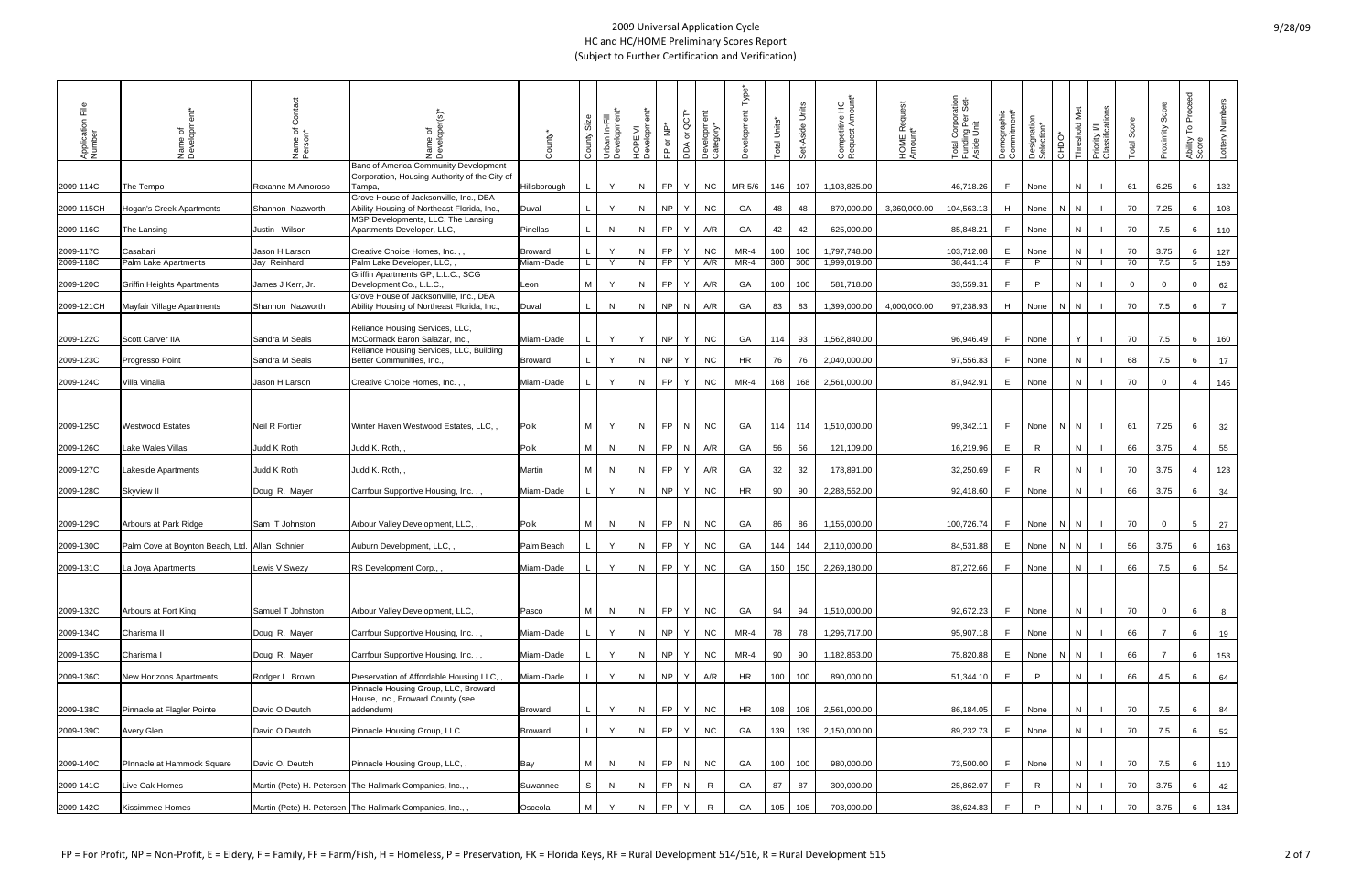| ΕĒ<br>Application<br>Number | Name of<br>Development                 | Name of<br>Person <sup>*</sup> | ৳<br>Name<br>Develo                                                           | County*        | Size<br>County          | Urban In-Fill<br>Development* | HOPE VI<br>Development* | FP or NP* | မွ<br>DDA or | Development<br>Category* | Type <sup>*</sup> | Total Units* | Set-Aside Units | Competitive HC<br>Request Amount* | HOME Request<br>Amount* | ation<br>Set-<br>Total Corpora<br>Funding Per :<br>Aside Unit | Demographic<br>Commitment* | Designation<br>Selection* | CHDO    | Priority I/II<br>Classifications<br>l ©<br>Met<br>old | Total Score | Score<br>Proximity | Proceed<br>P<br>Ability<br>Score | Lottery Numbers |
|-----------------------------|----------------------------------------|--------------------------------|-------------------------------------------------------------------------------|----------------|-------------------------|-------------------------------|-------------------------|-----------|--------------|--------------------------|-------------------|--------------|-----------------|-----------------------------------|-------------------------|---------------------------------------------------------------|----------------------------|---------------------------|---------|-------------------------------------------------------|-------------|--------------------|----------------------------------|-----------------|
| 2009-143C                   | Pine Terrace                           | Martin (Pete) H. Petersen      | The Hallmark Companies, Inc.,                                                 | Nassau         | S                       | N                             | N                       | <b>FP</b> | N            | R                        | GA                | 63           | 63              | 337,000.00                        |                         | 40,119.05                                                     | F                          | P                         |         |                                                       | 70          | 3.75               | 6                                | 58              |
| 2009-144C                   | Dr. Kennedy Homes                      | Liz Wong                       | Dr. Kennedy Homes Development, LLC, Dr.<br>Kennedy Homes GP, Inc.,            | <b>Broward</b> |                         | Y                             | N.                      | NP        | v            | <b>NC</b>                | MR-5/6            | 132          | 132             | 2,150,720.00                      |                         | 73,787.05                                                     | F.                         | None                      |         |                                                       | 70          | 7.5                | 6                                | 9               |
| 2009-145C                   | Northwest Gardens III                  | Liz Wong                       | Northwest Properties III Development, LLC,<br>Northwest Properties GP, Inc.,  | <b>Broward</b> |                         | Y                             | N                       | <b>NP</b> | Y            | <b>NC</b>                | GA                | 150          | 150             | 2,340,000.00                      |                         | 89,996.40                                                     | F.                         | None                      |         |                                                       | 70          | 7.5                | 6                                | 79              |
| 2009-146C                   | <b>Ehlinger Apartments</b>             | Liz Wong                       | Ehlinger Apartments Development, LLC,<br>Building Better Communities, Inc.,   | <b>Broward</b> |                         | Y                             | N                       | <b>NP</b> | Y            | <b>NC</b>                | GA                | 155          | 155             | 2,526,000.00                      |                         | 94,016.09                                                     | F                          | None                      |         |                                                       | 70          | 7.5                | 6                                | 35              |
| 2009-147C                   | Wahneta Palms                          | Liz Wong                       | CDG Wahneta Palms Development, LLC,,                                          | Polk           | M                       | N                             | N.                      | FP.       | Y            | <b>NC</b>                | GA                | 64           | 64              | 998,500.00                        |                         | 90,005.41                                                     | F.                         | None                      |         |                                                       | 66          | 7.5                | 6                                | 29              |
| 2009-148C                   | <b>Brownsville Transit Village III</b> | Liz Wong                       | Brownsville Village III Development, LLC,                                     | Miami-Dade     |                         | Y                             | N                       | FP        | Y            | <b>NC</b>                | HR                | 100          | 100             | 2,450,000.00                      |                         | 89,044.52                                                     | E                          | None                      |         |                                                       | 70          | 7.5                | 6                                | 41              |
| 2009-149C                   | Brownsville Transit Village IV         | Liz Wong                       | Brownsville Village IV Development, LLC                                       | Miami-Dade     |                         | Y                             | N.                      | FP.       | Y            | <b>NC</b>                | HR                | 100          | 100             | 2,449,000.00                      |                         | 89,008.17                                                     | F.                         | None                      |         |                                                       | 70          | 7.5                | 6                                | $\overline{1}$  |
| 2009-150C                   | Village Carver III                     | Gonzalo DeRamon                | Village Carver III Development, LLC,,                                         | Miami-Dade     |                         | Y                             | N                       | FP        | Y            | <b>NC</b>                | HR                | 98           | 98              | 2,561,000.00                      |                         | 94,978.34                                                     | F.                         | None                      |         | - II<br>Y                                             | 70          | 7.5                | 6                                | 104             |
| 2009-151C                   | Renaissance Preserve Phase II          | Paula M Rhodes                 | Norstar Development USA, LP, Renaissance<br>Preserve Developers, LLC,         | Lee            | M I                     | Y                             | Y                       | FP        | Y            | <b>NC</b>                | TH                | 88           | 88              | 1,510,000.00                      |                         | 98,990.80                                                     | F.                         | None                      |         | N.                                                    | 70          | 7.5                | 6                                | 74              |
| 2009-152C                   | Venetian Walk                          | Paula M Rhodes                 | Norstar Development USA, LP, Venetian<br>Walk Developers, LLC,                | Sarasota       | M                       | Y                             | N                       | <b>FP</b> | Y            | <b>NC</b>                | GA                | 60           | 60              | 1,081,643.00                      |                         | 103,999.97                                                    | E.                         | None                      |         | N                                                     | 70          | 7.5                | 6                                | 142             |
| 2009-153C                   | <b>Sunrise Park Apartments</b>         | Paula M Rhodes                 | Norstar Development USA, LP, LWHA<br>Development, LLC,                        | Polk           | M I                     | N                             | N                       | <b>FP</b> | N            | <b>NC</b>                | TH                | 72           | 72              | 998,400.00                        |                         | 104,000.00                                                    | F                          | None                      |         | N                                                     | 70          | 7.5                | 6                                | 38              |
| 2009-154C                   | The Verandas of Punta Gorda,<br>LLP.   | Paula M Rhodes                 | Norstar Development USA, LP, Punta Gorda<br>Developers, L.L.C.,               | Charlotte      | M                       | Y                             | N                       | FP        | Y            | <b>NC</b>                | GA                | 60           | 60              | 1,144,046.00                      |                         | 110,000.02                                                    | E.                         | None                      |         |                                                       | 70          | 7.5                | 6                                | 120             |
| 2009-155C                   | Laurel Pointe Apartments               | Christopher C Finlay           | Finlay Development of Florida, LLC,                                           | Duval          |                         | N                             | N                       | <b>FP</b> | N            | A/R                      | GA                | 160          | 160             | 4,171,769.00                      |                         | 195,551.67                                                    | F.                         | None                      |         | N                                                     | 70          | $\overline{0}$     | 6                                | 23              |
| 2009-156C                   | Varela Senior                          | Bowen A. Arnold                | Crosland, LLC, DDA Development Company,<br>Inc.,                              | Hillsborough   |                         | N                             | N                       | FP.       | Y            | <b>NC</b>                | MR-5/6            | 105          | 105             | 2,110,000.00                      |                         | 115,929.43                                                    | E                          | None                      |         |                                                       | 70          | 7.5                | 6                                | 155             |
| 2009-157C                   | Hamilton Preserve                      | Bowen A. Arnold                | Crosland, LLC, DDA Development Company,<br>Inc.,                              | Orange         |                         | Y                             | N                       | FP.       | Y            | <b>NC</b>                | Other             |              | 112 112         | 2,110,000.00                      |                         | 108,683.84                                                    | E                          | None                      |         |                                                       | 70          | 7.5                | 6                                | 92              |
| 2009-158C                   | Flor Del Mar                           | Bowen A. Arnold                | Crosland, LLC, DDA Development Company,<br>Inc                                | Miami-Dade     |                         | Y                             | N                       | <b>FP</b> | Y            | <b>NC</b>                | MR-4              |              | 140 140         | 2,561,000.00                      |                         | 105,531.49                                                    | E                          | None                      |         |                                                       | 70          | 7.5                | 6                                | 75              |
| 2009-159C                   | <b>Bennet Senior Village</b>           | Alan F. Scott                  | NRP Florida Development LLC,                                                  | Orange         | L                       | N                             | ${\sf N}$               | FP        | Y            | <b>NC</b>                | $MR-4$            | 108          | 108             | 1,923,965.00                      |                         | 102,771.80                                                    | E                          | None                      | $N$ $N$ |                                                       | 65          | 7.5                | $5\overline{)}$                  | 157             |
| 2009-160C                   | <b>Waterview Landing</b>               | Robert E. Ansley, Jr.          | NRP Florida Development LLC, Orlando<br>Neighborhood Improvement Corporation, | Orange         |                         | N                             | N                       | NP        | Y            | <b>NC</b>                | Other             | 99           | 99              | 1,763,911.00                      |                         | 102,787.90                                                    | E                          | None                      | N.      | IN.                                                   | 65          | 7.5                | 6                                |                 |
|                             |                                        |                                | NRP Florida Development LLC, Orlando                                          |                |                         |                               |                         |           |              |                          |                   |              |                 |                                   |                         |                                                               |                            |                           |         |                                                       |             |                    |                                  | 102             |
| 2009-161C                   | <b>Pine Ridge Apartments</b>           | Robert E. Ansley, Jr.          | Neighborhood Improvement Corporation,<br>Inc                                  | Orange         |                         | Y                             | N                       | NP        | Y            | <b>NC</b>                | GA                | 90           | 90              | 1,603,682.00                      |                         | 102,796.02                                                    | F                          | None                      | NIN     |                                                       | 56          | $\overline{0}$     | $\mathbf{0}$                     | 68              |
| 2009-162C                   | <b>Magnolia Gardens</b>                | Alan F. Scott                  | NRP Florida Development LLC, Hernando<br>County Housing Authority,            | Hernando       | M I                     | N                             | N                       | FP.       | Y            | <b>NC</b>                | Other             | 60           | 60              | 1,069,218.00                      |                         | 102,805.31                                                    | E                          | None                      |         |                                                       | 70          | 6.25               | 6                                | 39              |
| 2009-163C                   | Heritage Place                         | Debra F Koehler                | SP Two Development, Inc,,                                                     | Hillsborough   |                         | Y                             | N                       | <b>FP</b> | Y            | <b>NC</b>                | HR                | 120          | 120             | 2,110,000.00                      |                         | 63,906.10                                                     | F                          | None                      |         | N                                                     | 66          | 7.5                | 6                                | 15              |
| 2009-164C                   | <b>Methodist Place</b>                 | Debra F Koehler                | SP Three Development, Inc.,,                                                  | Hillsborough   |                         | Y                             | N                       | FP.       | Y            | A/R                      | HR                |              | 200 200         | 2,110,000.00                      |                         | 60,862.95                                                     | E.                         | P                         |         |                                                       | 66          | 7.5                | 6                                | 91              |
| 2009-165C                   | Jordan West                            | Renee Sandell                  | Diamond Housing Partners, LLC,,                                               | Pasco          | M I                     | N                             | N                       | <b>FP</b> | Y            | <b>NC</b>                | GA                | 96           | 96              | 1,440,000.00                      |                         | 86,535.00                                                     | F.                         | None                      |         |                                                       | 70          | 7.5                | 6                                | 82              |
| 2009-166C                   | Roosevelt Hills Phase I                | Renee Sandell                  | Diamond Housing Partners, LLC,,                                               | Citrus         | M                       | N                             | N                       | <b>FP</b> | Y.           | <b>NC</b>                | GA                | 80           | 80              | 1,207,000.00                      |                         | 87,039.79                                                     | F.                         | None                      |         | N                                                     | 65          | $\overline{0}$     | $\overline{4}$                   | 48              |
| 2009-167C                   | <b>Highlands Cove Phase I</b>          | Renee Sandell                  | Diamond Housing Partners, LLC,,                                               | Highlands      | S                       | N                             | N                       | <b>FP</b> |              | <b>NC</b>                | TH                | 64           | 64              | 965,000.00                        |                         | 86,985.70                                                     | FF.                        | None                      |         |                                                       | 68          | 7.5                | 6                                | 6               |
| 2009-169C                   | <b>Tamiami Terraces</b>                | Stanley E. Stephens            | SJ LLC---Stan Stephens, Greg Jordan,                                          | Manatee        | $\overline{\mathsf{M}}$ | Y                             | N                       | FP.       | Y            | $\overline{C}$           | GA                | 36           | 36              | 635,000.00                        |                         | 101,758.75                                                    | E.                         | None                      |         | N I                                                   | 61          | 3.75               | 6                                | 129             |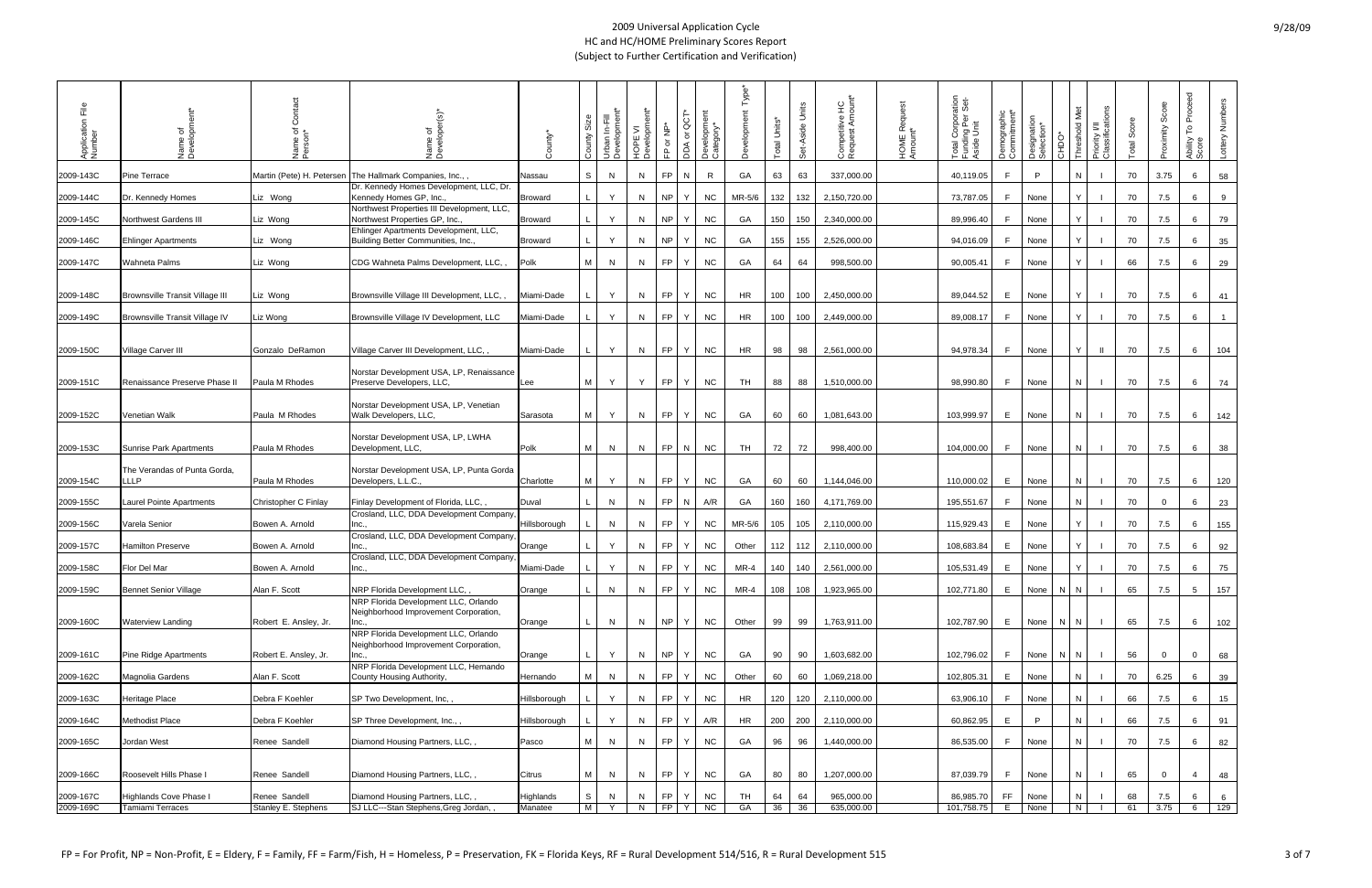| ΞÊ<br>Application<br>Number | Name of<br>Developme                      | Ō<br>Name of<br>Person* | ৳<br>ξ                                                                                                | *vinno         | Size<br>County | Urban In-Fill<br>Development* | HOPE VI<br>Development* | FP or NP* | ä<br>DDA or  | Development<br>Category* | Type <sup>'</sup><br>velopm | Total Units* | Set-Aside Units | Competitive HC<br>Request Amount* | HOME Request<br>Amount* | ation<br>Set-<br>Corpora<br>ing Per<br>a Unit<br>Total<br>Fundin<br>Aside | Demographic<br>Commitment* | Designation<br>Selection* | CHDO* | Priority I/II<br>Classifications<br>old Met | Score<br>Total | Score<br>Proximity | Proceed<br>$\mathop{\mathsf{P}}$<br>Ability<br>Score | Lottery Numbers |
|-----------------------------|-------------------------------------------|-------------------------|-------------------------------------------------------------------------------------------------------|----------------|----------------|-------------------------------|-------------------------|-----------|--------------|--------------------------|-----------------------------|--------------|-----------------|-----------------------------------|-------------------------|---------------------------------------------------------------------------|----------------------------|---------------------------|-------|---------------------------------------------|----------------|--------------------|------------------------------------------------------|-----------------|
| 2009-170C                   | ittle Havana Elderly Residential<br>Tower | David O Deutch          | Pinnacle Housing Group, LLC, Little Havana<br>Activities & Nutrition Centers of, Dade<br>County, Inc. | Miami-Dade     |                | Y.                            | N                       | <b>NP</b> | Y            | <b>NC</b>                | HR                          | 94           | 94              | 2,350,000.00                      |                         | 90,861.75                                                                 | E.                         | None                      | N N   |                                             | 70             | 7.5                | 6                                                    | 161             |
|                             |                                           |                         | Pinnacle Developers Tarpon, LLC, Tarpon                                                               |                |                |                               |                         |           |              |                          |                             |              |                 |                                   |                         |                                                                           |                            |                           |       |                                             |                |                    |                                                      |                 |
| 2009-171C                   | Oak Ridge Estates                         | David O Deutch          | Springs Development, LLC,<br>Pinnacle Developers Tarpon, LLC, Tarpon                                  | Pinellas       |                | Y                             | N.                      | <b>NP</b> | Y            | <b>NC</b>                | <b>TH</b>                   | 62           | 62              | 961,000.00                        |                         | 89,419.50                                                                 | F.                         | None                      |       |                                             | 70             | 7.5                | 6                                                    | 20              |
| 2009-172C                   | Eagle Ridge                               | David O Deutch          | Springs Development, LLC,                                                                             | Pinellas       |                | Y                             | N                       | NP        | Y            | <b>NC</b>                | GA                          | 104          | 88              | 1,366,000.00                      |                         | 89,550.61                                                                 | F.                         | None                      |       |                                             | 70             | 7.5                | 6                                                    | 112             |
| 2009-173C                   | Townhomes of Journey                      | Rick Haymond            | The Paces Foundation, Inc.,                                                                           | Escambia       | M              | Y                             | N.                      | NP        | Y            | NC                       | GA                          | 100          | 100             | 1,510,000.00                      |                         | 87,111.90                                                                 | F.                         | None                      |       | N                                           | 70             | 7.5                | 6                                                    | 111             |
| 2009-174C                   | Panama Manor                              | Rick Haymond            | The Paces Foundation, Inc.,                                                                           | Bay            | M              | N                             | N.                      | I NP      | Y            | <b>NC</b>                | Other                       | 96           | 96              | 1,275,000.00                      |                         | 76,619.53                                                                 | E.                         | None                      |       | l N<br>$\mathbf{I}$                         | 70             | 7.5                | 6                                                    | 101             |
| 2009-175C                   | <b>Abbington Commons</b>                  | Rick Haymond            | The Paces Foundation, Inc.,,                                                                          | Bay            | M I            | N                             | N.                      | NP        | N            | <b>NC</b>                | GA                          | 92           | 92              | 980,000.00                        |                         | 79,891.30                                                                 | F.                         | None                      |       | $\mathbb{N}$                                | 57             | $\mathbf 0$        |                                                      | 78              |
|                             |                                           |                         |                                                                                                       |                |                |                               |                         |           |              |                          |                             |              |                 |                                   |                         |                                                                           |                            |                           |       |                                             |                |                    |                                                      |                 |
| 2009-176C                   | <b>City River Apartments</b>              | Francisco Rojo          | Landmark Development Corp.,                                                                           | Miami-Dade     |                | Y                             | N.                      |           | FP Y         | <b>NC</b>                | HR                          | 116          | 116             | 2,561,000.00                      |                         | 80,240.32                                                                 | F.                         | None                      |       |                                             | 70             | 7.5                | 6                                                    |                 |
|                             |                                           |                         |                                                                                                       |                |                |                               |                         |           |              |                          |                             |              |                 |                                   |                         |                                                                           |                            |                           |       |                                             |                |                    |                                                      | 60              |
|                             |                                           |                         |                                                                                                       |                |                |                               |                         |           |              |                          |                             |              |                 |                                   |                         |                                                                           |                            |                           |       |                                             |                |                    |                                                      |                 |
|                             |                                           |                         |                                                                                                       |                |                |                               |                         |           |              |                          |                             |              |                 |                                   |                         |                                                                           |                            |                           |       |                                             |                |                    |                                                      |                 |
| 2009-177C                   | <b>Willow Lake Townhomes</b>              | Francisco Rojo          | Landmark Development Corp.,                                                                           | Miami-Dade     |                | N                             | N                       |           | FPIY         | <b>NC</b>                | TH                          | 121          | 121             | 2,095,000.00                      |                         | 99,884.75                                                                 | F                          | None                      |       | -N<br>- 1                                   | 70             | 7.5                | 6                                                    | 80              |
|                             |                                           |                         |                                                                                                       |                |                |                               |                         |           |              |                          |                             |              |                 |                                   |                         |                                                                           |                            |                           |       |                                             |                |                    |                                                      |                 |
|                             |                                           |                         |                                                                                                       |                |                |                               |                         |           |              |                          |                             |              |                 |                                   |                         |                                                                           |                            |                           |       |                                             |                |                    |                                                      |                 |
| 2009-178C                   | <b>City Heights Apartments</b>            | Francisco Rojo          | Landmark Development Corp.,                                                                           | <b>Broward</b> |                | Y                             | N.                      |           | FP Y         | <b>NC</b>                | HR                          | 128          | 128             | 2,561,000.00                      |                         | 72,717.79                                                                 | F.                         | None                      |       |                                             | 70             | 7.5                | 6                                                    | 148             |
| 2009-179C                   | Paul Lawrence Dunbar Elder<br>Community   | Francisco Rojo          | Landmark Development Corp., Baobab<br>Development, Inc.,                                              | Palm Beach     |                | Y.                            | N.                      | FP        | Y            | <b>NC</b>                | MR-5/6                      | 100          | 100             | 2,095,540.00                      |                         | 94,899.99                                                                 | E.                         | None                      |       |                                             | 70             | 7.5                | 6                                                    | 164             |
|                             |                                           |                         |                                                                                                       |                |                |                               |                         |           |              |                          |                             |              |                 |                                   |                         |                                                                           |                            |                           |       |                                             |                |                    |                                                      |                 |
|                             |                                           |                         | Landmark Development Corp., Affordable                                                                |                |                |                               |                         |           |              |                          |                             |              |                 |                                   |                         |                                                                           |                            |                           |       |                                             |                |                    |                                                      |                 |
| 2009-180C                   | <b>Woodside Oaks</b>                      | Francisco Rojo          | Housing Solutions for Florida, Inc.,                                                                  | Miami-Dade     |                | Y.                            | N.                      | NP        | Y            | <b>NC</b>                | GA                          | 103          | 103             | 1,680,000.00                      |                         | 94,096.31                                                                 | F.                         | None                      |       |                                             | 70             | 7.5                | 6                                                    | 33              |
| 2009-181C                   | <b>Countryside Apartments</b>             | Pat Kenney              | Florida Low Income Housing Associates,<br>Inc.,                                                       | Santa Rosa     | M              | N                             | N.                      | <b>NP</b> | N            | A/R                      | Other                       | 90           | 90              | 443,090.00                        |                         | 36,924.17                                                                 | F                          | R                         |       | N                                           | 66             | 3.75               | 4                                                    | 77              |
|                             |                                           |                         |                                                                                                       |                |                |                               |                         |           |              |                          |                             |              |                 |                                   |                         |                                                                           |                            |                           |       |                                             |                |                    |                                                      |                 |
| 2009-184C                   | <b>Blue Bahia</b>                         | Stefan M Davis          | Stefan M. Davis,                                                                                      | Miami-Dade     |                | Y                             | N.                      | FP.       | Y            | <b>NC</b>                | <b>HR</b>                   | 102          | 102             | 2,561,000.00                      |                         | 91,253.70                                                                 | F.                         | None                      |       |                                             | 66             | $\overline{0}$     | 6                                                    | 61              |
| 2009-185C                   | Casa Bella                                | Stefan M Davis          | Stefan M. Davis,                                                                                      | Miami-Dade     |                | Y                             | N.                      | FP        | Y            | <b>NC</b>                | HR                          | 99           | 99              | 2,500,000.00                      |                         | 91,779.55                                                                 | F                          | None                      |       |                                             | 66             | 4.5                | 6                                                    | 147             |
|                             |                                           |                         |                                                                                                       |                |                |                               |                         |           |              |                          |                             |              |                 |                                   |                         |                                                                           |                            |                           |       |                                             |                |                    |                                                      |                 |
| 2009-186C                   | Royal Palms                               | Stefan M Davis          | Stefan M. Davis,                                                                                      | Miami-Dade     |                | Y                             | N                       | FP.       | Y            | <b>NC</b>                | HR                          | 110          | 110             | 2,561,000.00                      |                         | 84,617.07                                                                 | F                          | None                      |       |                                             | 66             | 4.5                | 6                                                    | 150             |
|                             |                                           |                         | Eastwind Development, LLC, NuRock                                                                     |                |                |                               |                         |           |              |                          |                             |              |                 |                                   |                         |                                                                           |                            |                           |       |                                             |                |                    |                                                      |                 |
| 2009-187C                   | <b>Westmont Park</b>                      | John F Weir             | Development Group, Inc., Florida Real Estate<br>Foundation, Inc.                                      | Orange         |                | N.                            | N.                      | NP        | Y            | NC                       | GA                          | 132          | 132             | 1,823,905.00                      |                         | 79,712.94                                                                 | F.                         | None                      |       |                                             | 66             | 7.5                | 6                                                    | 59              |
|                             |                                           |                         | Eastwind Development, LLC, NuRock                                                                     |                |                |                               |                         |           |              |                          |                             |              |                 |                                   |                         |                                                                           |                            |                           |       |                                             |                |                    |                                                      |                 |
| 2009-188C                   | Villa Toscana                             | John F Weir             | Development Group, Inc.,                                                                              | Orange         | L              | Y                             | N                       |           | FP Y         | $NC$                     | GA                          | 136          | 136             | 1,901,699.00                      |                         | 80,668.39                                                                 | F                          | None                      |       | N                                           | 66             | 7.5                | 6                                                    | 114             |
|                             |                                           |                         |                                                                                                       |                |                |                               |                         |           |              |                          |                             |              |                 |                                   |                         |                                                                           |                            |                           |       |                                             |                |                    |                                                      |                 |
|                             |                                           |                         |                                                                                                       |                |                |                               |                         |           |              |                          |                             |              |                 |                                   |                         |                                                                           |                            |                           |       |                                             |                |                    |                                                      |                 |
| 2009-189C                   | <b>Grace Wood Senior Apartments</b>       | Donald W Paxton         | RLI Beneficial Development 9 LLC,                                                                     | Palm Beach     |                | N                             | N.                      |           | FP Y         | <b>NC</b>                | Other                       | 96           | 96              | 2,108,795.00                      |                         | 126,725.40                                                                | E                          | None                      |       |                                             | 70             | 7.5                | 6                                                    | 154             |
|                             |                                           |                         |                                                                                                       |                |                |                               |                         |           |              |                          |                             |              |                 |                                   |                         |                                                                           |                            |                           |       |                                             |                |                    |                                                      |                 |
| 2009-190C                   | Oak Branch Senior Apartments              | Donald W Paxton         | RLI Beneficial Development 9 LLC,<br>RLI Beneficial Development 9 LLC,                                | Orange         |                | N                             | N.                      |           | FP Y         | <b>NC</b>                | Other                       |              | 116 116         | 2,110,000.00                      |                         | 104,936.12                                                                | E                          | None                      |       |                                             | 70             | 7.5                | 6                                                    | 122             |
|                             |                                           |                         | Affordable Housing Solutions, Inc.                                                                    |                |                |                               |                         |           |              |                          |                             |              |                 |                                   |                         |                                                                           |                            |                           |       |                                             |                |                    |                                                      |                 |
| 2009-191C                   | <b>Olive Grove Apartments</b>             | Donald W Paxton         | (Southeast), Please see Addenda                                                                       | Volusia        | M              | N                             | N.                      | NP        | Y            | <b>NC</b>                | GA                          | 85           | 85              | 1,510,000.00                      |                         | 102,484.59                                                                | F.                         | None                      |       |                                             | 67             | 7.5                | 6                                                    | 106             |
|                             |                                           |                         |                                                                                                       |                |                |                               |                         |           |              |                          |                             |              |                 |                                   |                         |                                                                           |                            |                           |       |                                             |                |                    |                                                      |                 |
| 2009-192C                   | The Arbors Senior Apartments              | Donald W Paxton         | RLI Beneficial Development 9 LLC,                                                                     | Hillsborough   |                | N                             | N.                      | FP        | Y            | <b>NC</b>                | Other                       | 80           | 80              | 1,555,022.00                      |                         | 112,136.52                                                                | E                          | None                      |       |                                             | 70             | 7.5                | 6                                                    | 67              |
| 2009-193C                   | <b>Madison Heights</b>                    | Todd L Borck            | ARD MH, LLC,,                                                                                         | Hillsborough   |                | N                             | N.                      | FP        | Y            | <b>NC</b>                | MR-5/6                      | 80           | 80              | 2,110,000.00                      |                         | 152,157.38                                                                | E                          | None                      |       |                                             | 45             | $\overline{0}$     | $\overline{0}$                                       | 156             |
|                             |                                           |                         |                                                                                                       |                |                |                               |                         |           |              |                          |                             |              |                 |                                   |                         |                                                                           |                            |                           |       |                                             |                |                    |                                                      |                 |
| 2009-194C                   | <b>Grand Reserve Villas</b>               | Shane Acevedo           | CAS Orlando Development, Inc.,,                                                                       | Miami-Dade     |                | N                             | N.                      | FP        | Y            | <b>NC</b>                | GA                          | 75           | 75              | 1,349,851.00                      |                         | 103,830.54                                                                | FF.                        | None                      |       |                                             | 65             | 3.75               | 6                                                    | 71              |
| 2009-195C                   | <b>Madison Springs</b>                    | Shane Acevedo           | CAS Orlando Development, Inc.,,                                                                       | Palm Beach     |                | N                             | N.                      | FP        | $+Y$         | <b>NC</b>                | GA                          | 92           | 92              | 1,655,816.00                      |                         | 103,830.46                                                                | E                          | None                      |       |                                             | 51             | $\overline{0}$     | $\mathbf{0}$                                         | 152             |
|                             |                                           |                         |                                                                                                       |                |                |                               |                         |           |              |                          |                             |              |                 |                                   |                         |                                                                           |                            |                           |       |                                             |                |                    |                                                      |                 |
| 2009-196C                   | Madison Terrace                           | Todd L Borck            | ARD MT, LLC,                                                                                          | Palm Beach     |                | N                             | N.                      | FP        | $\mathsf{Y}$ | <b>NC</b>                | GA                          | 112          | 112             | 2,015,776.00                      |                         | 103,830.46                                                                | E                          | None                      |       |                                             | 66             | $\overline{0}$     | 5 <sub>5</sub>                                       | 117             |
| 2009-197C                   | <b>Madison Reserve</b>                    | Todd L Borck            | ARD MR, LLC,,                                                                                         | Hernando       | M I            | N                             | N.                      | <b>FP</b> | Y            | <b>NC</b>                | GA                          | 90           | 90              | 1,275,000.00                      |                         | 81,727.50                                                                 | E                          | None                      |       |                                             | 68             | $\Omega$           | 5 <sup>5</sup>                                       | 90              |
|                             |                                           |                         |                                                                                                       |                |                |                               |                         |           |              |                          |                             |              |                 |                                   |                         |                                                                           |                            |                           |       |                                             |                |                    |                                                      |                 |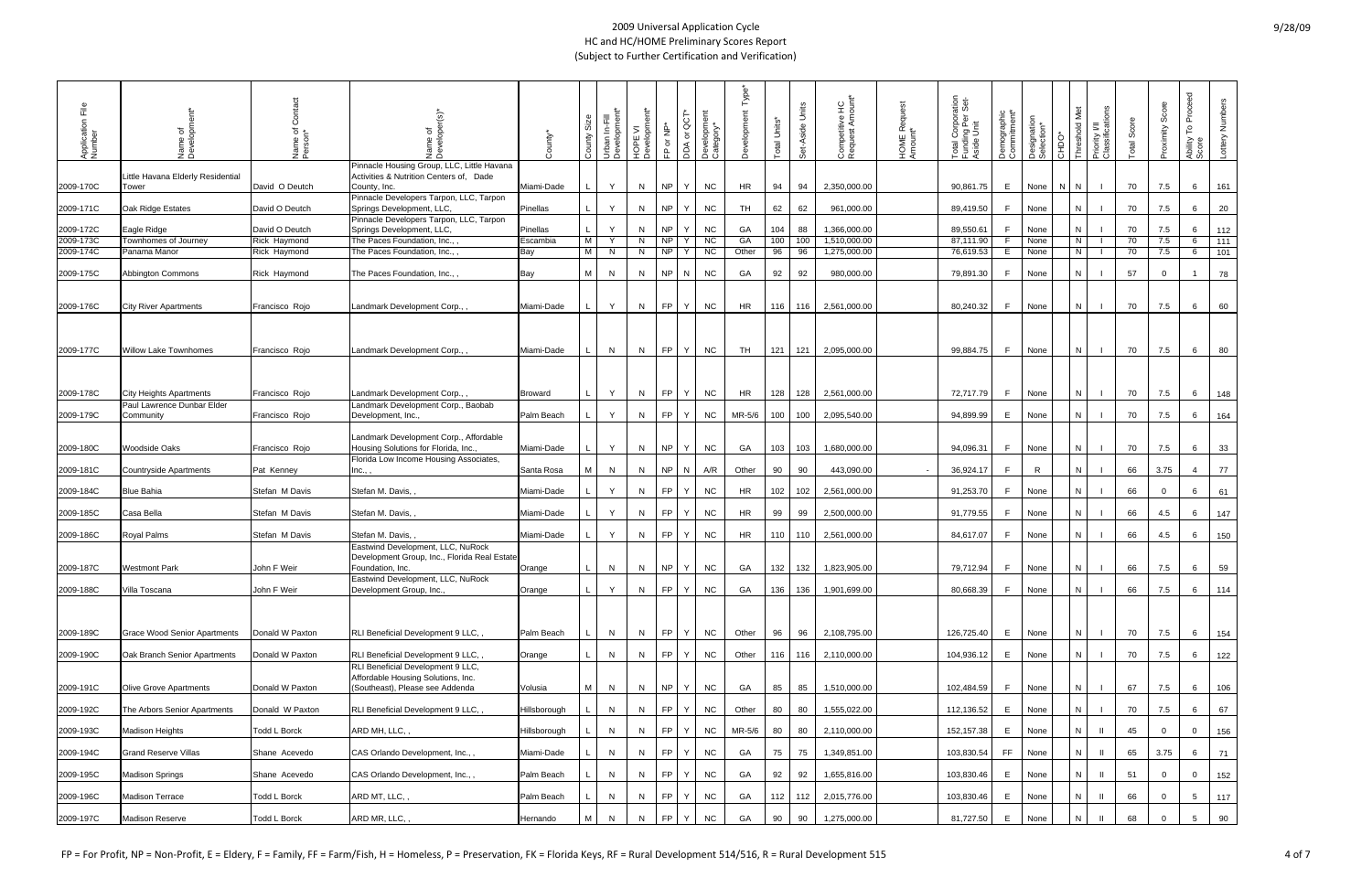| ΕĒ<br>Application<br>Number | Name of<br>Developr                   | Name of<br>Person*        | ৳<br>Name                                                                      | County*        | ō,<br>County | Urban In-Fill<br>Development <sup>*</sup> | HOPE VI<br>Development* | FP or NP* | ä<br>১<br>DDA        | Development<br>Category* | $Type^*$<br>elopment | Total Units* | Set-Aside Units | Competitive HC<br>Request Amount* | HOME Request<br>Amount* | ation<br>Set-<br>Total Corpora<br>Funding Per :<br>Aside Unit | Demographic<br>Commitment* | Designation<br>Selection* | CHDO* | Priority I/II<br>Classifications<br>old Met | Score<br>Total | Score<br>Proximity | ිල<br>ල<br>Proce<br>$\mathsf{L}^{\circ}$<br>Ability<br>Score | Lottery Numbers |
|-----------------------------|---------------------------------------|---------------------------|--------------------------------------------------------------------------------|----------------|--------------|-------------------------------------------|-------------------------|-----------|----------------------|--------------------------|----------------------|--------------|-----------------|-----------------------------------|-------------------------|---------------------------------------------------------------|----------------------------|---------------------------|-------|---------------------------------------------|----------------|--------------------|--------------------------------------------------------------|-----------------|
| 2009-198C                   | The Jasmine                           | Marc S Plonskier          | The Gatehouse Group LLC, Marc S.<br>Plonskier, Principal,                      | Miami-Dade     |              | $\vee$                                    | N                       | <b>FP</b> | Y                    | <b>NC</b>                | GA                   | 78           | 78              | 1,403,844.00                      |                         | 103,830.46                                                    | F.                         | None                      |       |                                             | 55             | 3.75               | 6                                                            | 13              |
| 2009-199C                   | Esmeralda Bay                         | Marc S Plonskier          | The Gatehouse Group LLC, Marc S.<br>Plonskier, Principal,                      | Miami-Dade     |              | Y                                         | N                       | NP        | Y                    | <b>NC</b>                | <b>HR</b>            | 96           | 96              | 2,561,000.00                      |                         | 96,957.06                                                     | E.                         | None                      |       |                                             | 65             | 3.75               | 6                                                            | $\overline{2}$  |
| 2009-200C                   | Cove at Poinciana Gardens             | Marc S Plonskier          | The Gatehouse Group LLC, Marc S.<br>Plonskier, Principal,                      | Miami-Dade     |              | Y                                         | N                       | NP        | Y                    | <b>NC</b>                | <b>HR</b>            | 96           | 96              | 2,561,000.00                      |                         | 96,957.06                                                     | F.                         | None                      |       |                                             | 65             | 3.75               | 6                                                            | 109             |
| 2009-201C                   | The Laurel                            | Marc S Plonskier          | The Gatehouse Group LLC, Marc S.<br>Plonskier, Principal,                      | Miami-Dade     |              | Y                                         | N                       |           | FP Y                 | <b>NC</b>                | GA                   | 79           | 79              | 1,421,842.00                      |                         | 103,830.46                                                    | F                          | None                      |       |                                             | 65             | 3.75               | 6                                                            | 86              |
| 2009-202C                   | Magnolia Cove                         | Marc S Plonskier          | The Gatehouse Group LLC, Marc S.<br>Plonskier, Principal,                      | Miami-Dade     |              | Y                                         | N                       | FP        | Y                    | <b>NC</b>                | GA                   | 104          | 104             | 1,871,792.00                      |                         | 103,830.46                                                    | F                          | None                      |       |                                             | 65             | 3.75               | 6                                                            | 63              |
| 2009-203C                   | <b>Woodridge Apartments</b>           | Eric J Buffenbarger       | Rea Ventures Group, LLC,                                                       | Walton         | S            | N                                         | N                       | <b>FP</b> | Y                    | A/R                      | GA                   | 24           | 24              | 309,701.00                        |                         | 74,444.38                                                     | F                          | P.                        |       | N                                           | 70             | 7.5                | 6                                                            | 87              |
| 2009-205C                   | VISTA GRAND AT BAYONET<br>POINT       | JAMES E DYAL              | NVC - II, LLC, ,                                                               | Pasco          | M            | N                                         | N                       | <b>FP</b> | Y                    | <b>NC</b>                | Other                | 120          | 120             | 1,510,000.00                      |                         | 72,593.25                                                     | E.                         | None                      | N     |                                             | 66             | 6.75               | 6                                                            | 95              |
| 2009-206C                   | <b>BUTLER COVE APARTMENTS</b>         | ELLIOTT S ASHLEY          | FCCC-I, LLC, NVC - V, LLC,                                                     | Duval          |              | N                                         | N                       | NP        | N                    | <b>NC</b>                | MR-4                 | 120          | 120             | 1,129,800.00                      |                         | 70,612.50                                                     | E                          | None                      |       |                                             | 66             | 7.25               | 6                                                            | 125             |
| 2009-207C                   | MARCIS POINTE APARTMENTS JAMES E DYAL |                           | NVC - III, LLC,                                                                | Duval          |              | N                                         | N                       |           | FP N                 | <b>NC</b>                | Other                | 120          | 120             | 1,120,000.00                      |                         | 70,000.00                                                     | E                          | None                      | N     |                                             | 66             | 7.25               | 6                                                            | 16              |
| 2009-208C                   | VISTA GRAND AT SPRING HILL            | JAMES E DYAL              | NVC - I, LLC,                                                                  | Hernando       | M            | N                                         | N.                      | FP        | Y                    | <b>NC</b>                | Other                | 90           | 90              | 1,275,000.00                      |                         | 81,727.50                                                     | E                          | None                      | N N   |                                             | 60             | 1.25               | 6                                                            | 133             |
| 2009-209C                   | ake View Village                      | <b>Brian Parent</b>       | JPM Group, LLC, Westbrook Housing<br>Development, LLC,                         | Polk           | M            | N                                         | N.                      | <b>FP</b> | $\mathsf{N}$         | <b>NC</b>                | GA                   | 80           | 80              | 845,000.00                        |                         | 79,218.75                                                     | F                          | None                      |       |                                             | 70             | $\overline{0}$     | 6                                                            | 85              |
| 2009-210C                   | Nova Oaks                             | <b>Brian Parent</b>       | JPM Group, LLC, Westbrook Housing<br>Development, LLC,                         | Volusia        | M            | N                                         | N.                      | <b>FP</b> | Y                    | <b>NC</b>                | GA                   | 72           | 72              | 1,009,526.00                      |                         | 80,888.27                                                     | E                          | None                      |       |                                             | 70             | 7.5                | 6                                                            | 162             |
| 2009-211C                   | Journet Place                         | <b>Brian Parent</b>       | JPM Group, LLC, Westbrook Housing<br>Development, LLC,                         | Pasco          | M            | N                                         | N                       | <b>FP</b> | Y                    | <b>NC</b>                | GA                   | 108          | 108             | 1,434,938.00                      |                         | 76,649.60                                                     | E                          | None                      |       |                                             | 70             | $\overline{0}$     | 6                                                            | 45              |
| 2009-213C                   | <b>Pendelton Commons</b>              | Jonathan Wolf             | Pendelton Development LLC,                                                     | Lake           | M            | N                                         | N.                      |           | FP Y                 | <b>NC</b>                | GA                   | 106          | 96              | 1,374,304.00                      |                         | 82,587.08                                                     | E                          | None                      |       |                                             | 64             | 1.25               | 6                                                            | 136             |
| 2009-214C                   | <b>TM Alexander</b>                   | <b>Gregory M Dunfield</b> | The American Opportunity Foundation, Inc,<br>Allied Pacific Development, LLC,  | Miami-Dade     |              | Y                                         | N                       | NP        | $Y^*$                | A/R                      | HR                   | 151          | 151             | 1,405,417.00                      |                         | 53,694.38                                                     | E                          | P.                        |       |                                             | 57             | 7.5                | 6                                                            | $\overline{4}$  |
| 2009-215C                   | <b>Civic Tower</b>                    | <b>Gregory M Dunfield</b> | The American Opportunity Foundation, Inc.,<br>Allied Pacific Development, LLC, | Miami-Dade     |              | Y                                         | N                       | NP        | Y                    | A/R                      | HR                   | 196          | 196             | 1,993,756.00                      |                         | 58,683.56                                                     | F                          | P                         |       |                                             | 57             | 6.25               | 6                                                            | 98              |
| 2009-216C                   | <b>Flagler Village</b>                | Scott Oropeza             | Overseas Developer, LLC.,,                                                     | Monroe         | S            | N                                         | N                       | FP        | Y                    | <b>NC</b>                | DX                   | 49           | 49              | 1,225,000.00                      |                         | 144,225.00                                                    | F                          | FK                        |       |                                             | 70             | $5\overline{5}$    | $\overline{4}$                                               | $\mathbf{3}$    |
| 2009-217C                   | Captiva Cove                          | Mara S Mades              | CSG Development Services, LLC,                                                 | <b>Broward</b> |              | Y                                         | N                       | FP.       | Y                    | <b>NC</b>                | GA                   | 160          | 160             | 2,561,000.00                      |                         | 92,340.06                                                     | F                          | None                      |       |                                             | 70             | 7.5                | 6                                                            | 116             |
| 2009-218C                   | <b>Pelican Cove Apartments</b>        | Mara S Mades              | CSG Development Services, LLC, ,                                               | Miami-Dade     |              | Y                                         | N                       | FP Y      |                      | <b>NC</b>                | GA                   |              | 112 112         | 1,700,000.00                      |                         | 87,565.18                                                     | F.                         | None                      |       | <sup>Y</sup>                                | 70             | 7.5                | 6                                                            | 139             |
| 2009-219C                   | Villa Capri, Phase III                | Mara S Mades              | CSG Development Services, LLC,                                                 | Miami-Dade     |              |                                           | N.                      | FP        | $\cdot$ Y $^{\circ}$ | <b>NC</b>                | GA                   | 140          | 140             | 2,175,000.00                      |                         | 89,625.54                                                     | F                          | None                      |       |                                             | 70             | 7.5                | 6                                                            | 40              |
| 2009-222C                   | <b>Banyan Station</b>                 | Shawn Wilson              | HTG TC Development, LLC, Tab<br>Development, Inc.                              | Palm Beach     |              | Y                                         | N.                      |           | NP Y                 | <b>NC</b>                | HR                   | 95           | 95              | 2,110,000.00                      |                         | 80,723.49                                                     | F.                         | None                      |       | <sup>N</sup>                                | 70             | 7.5                | 6                                                            | 47              |
| 2009-223C                   | <b>Crestwood Apartments</b>           | Shawn Wilson              | HTG TC Development LLC,                                                        | Palm Beach     |              | N                                         | N.                      | FP        | Y                    | <b>NC</b>                | GA                   |              | 114 114         | 1,561,000.00                      |                         | 78,994.82                                                     | E                          | None                      |       |                                             | 70             | 7.5                | 6                                                            | 11              |
| 2009-224C                   | Veranda Family Apartments             | Shawn Wilson              | HTG TC Development, LLC,,                                                      | Miami-Dade     |              | Y                                         | N                       |           | FP Y                 | <b>NC</b>                | GA                   |              | 216 216         | 2,561,000.00                      |                         | 68,400.04                                                     | F                          | None                      |       |                                             | 70             | 7.5                | 6                                                            | 70              |
| 2009-225C                   | <b>Courtside Family Apartments</b>    | Shawn Wilson              | HTG TC Development LLC, Alonzo Mourning<br>Charities, Inc.,                    | Miami-Dade     |              | Y                                         | N.                      | NP        | Y                    | <b>NC</b>                | MR-5/6               | 95           | 95              | 2,150,000.00                      |                         | 102,490.84                                                    | F.                         | None                      |       |                                             | 70             | 7.5                | 6                                                            | 89              |
| 2009-226C                   | <b>Courtside Senior Apartments</b>    | Shawn Wilson              | HTG TC Development LLC, Alonzo Mourning<br>Charities, Inc.,                    | Miami-Dade     |              | Y                                         | N                       |           | NP Y                 | <b>NC</b>                | MR-5/6               | 95           | 95              | 1,805,000.00                      |                         | 86,044.64                                                     | E                          | None                      |       |                                             | 70             | 7.5                | 6                                                            | 99              |
| 2009-227C                   | Veranda Senior Apartments             | Shawn Wilson              | HTG TC Development LLC,,                                                       | Miami-Dade     |              | Y                                         | N.                      | FP        | Y                    | <b>NC</b>                | GA                   | 168          | 168             | 2,100,000.00                      |                         | 72,112.50                                                     | E                          | None                      |       | N                                           | 70             | 7.5                | 6                                                            | 51              |
| 2009-228C                   | <b>Laurel Villas</b>                  | Richard R Haley           | Picerne Affordable Development, LLC,<br>DeLand Housing Authority,              | Volusia        | M            | Y                                         | N                       |           | FP Y                 | <b>NC</b>                | TH                   | 120          | 120             | 1,510,000.00                      |                         | 72,593.25                                                     | F.                         | None                      |       |                                             | 70             | 7.5                | 6                                                            | 49              |
| 2009-229C                   | <b>Laurel Court</b>                   | <b>Richard R Haley</b>    | Picerne Affordable Development, LLC,<br>DeLand Housing Authority,              | Volusia        | M            |                                           | N                       | <b>FP</b> | Y                    | <b>NC</b>                | GA                   | 102          | 102             | 1,510,000.00                      |                         | 85,403.82                                                     | E                          | None                      |       |                                             | 70             | 7.5                | 6                                                            | 96              |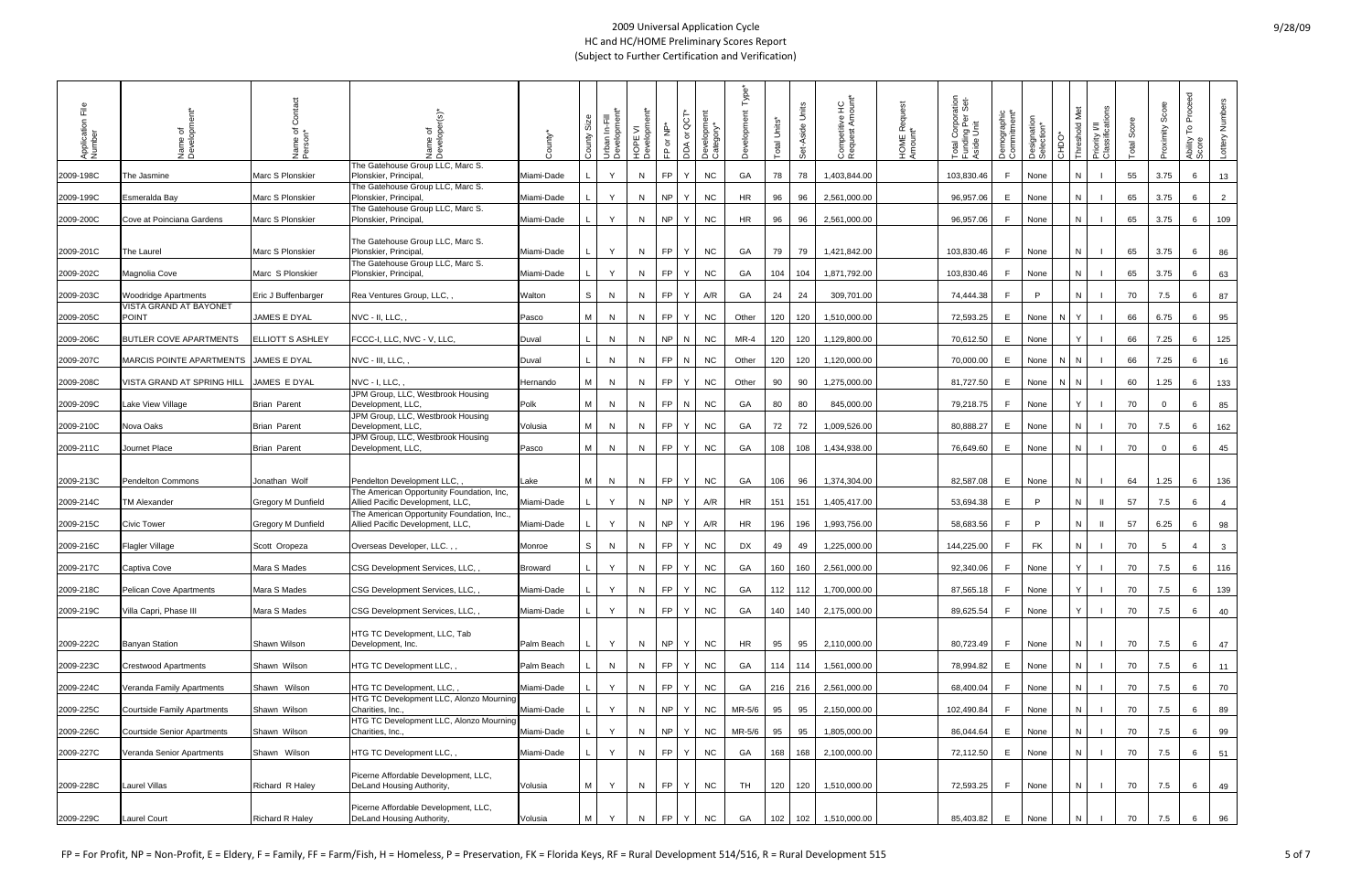| Ξe<br>Application<br>Number | Name of<br>Developme                        | Name of<br>Person* | ঁত<br><b>Jame</b><br>Devel                                                                                                                           | County*        | Size<br>County | Urban In-Fill<br>Development | Development<br>$\geq$<br><b>IOPE</b> | FP or NP* | ပ္ပ<br>DDA or | Development<br>Category* |           | Total Units* | Units<br>Set-Aside | Competitive HC<br>Request Amount* | HOME Request<br>Amount* | ation<br>Set-<br>Total Corpora<br>Funding Per :<br>Aside Unit | Demographic<br>Commitment* | Designation<br>Selection* | OCHC | Priority I/II<br>Classifications<br>ž<br>$\overline{d}$ | otal Score | Score<br>Proximity | Proceed<br>۴<br>Ability<br>Score | Lottery Numbers |
|-----------------------------|---------------------------------------------|--------------------|------------------------------------------------------------------------------------------------------------------------------------------------------|----------------|----------------|------------------------------|--------------------------------------|-----------|---------------|--------------------------|-----------|--------------|--------------------|-----------------------------------|-------------------------|---------------------------------------------------------------|----------------------------|---------------------------|------|---------------------------------------------------------|------------|--------------------|----------------------------------|-----------------|
| 2009-230C                   | <b>Holly Point Apartments</b>               | Kimberly Murphy    | Royal American Development, Inc.,,                                                                                                                   | Volusia        | M              | Y                            | N                                    | FP.       | Υ             | A/R                      | GA        | 126          | 126                | 1,153,945.00                      |                         | 52,834.20                                                     | F                          | P                         |      |                                                         | 70         | 7.5                | 6                                | 151             |
| 2009-231C                   | <b>Edgewood Apartments</b>                  | Kimberly Murphy    | Royal American Development, Inc.,,                                                                                                                   | Bay            | M              | Y                            | N                                    | FP.       | N             | A/R                      | GA        | 94           | 94                 | 839,123.00                        |                         | 66,951.30                                                     | F                          | P                         |      |                                                         | 70         | 7.5                | 6                                | 72              |
| 2009-232C                   | Gould's Place Apartments                    | Mary R Thurman     | Southport Financial Services, Inc., Affordable<br>Housing Solutions for Florida, Inc.,                                                               | Miami-Dade     |                | N                            | N                                    | NP.       | Y.            | <b>NC</b>                | $MR-5/6$  | 76           | 76                 | 1,491,343.00                      |                         | 113,204.71                                                    | F.                         | None                      |      |                                                         | 70         | 7.5                | $\overline{4}$                   | 50              |
| 2009-233C                   | Johnson-Kenneth Court                       | Mary R Thurman     | Southport Financial Services, Inc.,                                                                                                                  | Hillsborough   |                | N                            | N.                                   | FP.       | Y             | A/R                      | GA        | 200          | 200                | 1,734,259.00                      |                         | 50,024.70                                                     | F.                         | P                         |      |                                                         | 66         | 7.5                | 5 <sup>5</sup>                   | 30              |
| 2009-234C                   | Macedonia Gardens                           | Mary R Thurman     | Southport Financial Services, Inc., Circle,                                                                                                          | Bay            | М              |                              | N                                    | <b>NP</b> | Y             | A/R                      | GA        | 100          | 100                | 974,689.00                        |                         | 56,229.81                                                     | F.                         | P                         |      |                                                         | 69         | 7.5                | 6                                | 141             |
| 2009-235C                   | <b>Central Court Apartments</b>             | Mary R Thurman     | Southport Financial Services, Inc., Affordable<br>Housing Solutions for Florida, Inc.,                                                               | Hillsborough   |                | Y                            | N                                    | NP.       | Y.            | A/R                      | GA        | 68           | 68                 | 638,966.00                        |                         | 54,208.75                                                     | F.                         | P                         |      |                                                         | 66         | 6.25               | 5 <sup>5</sup>                   | 93              |
| 2009-236C                   | City Commons                                | Mary R Thurman     | Southport Financial Services, Inc.,                                                                                                                  | Palm Beach     |                | Y                            | N                                    | FP.       | Y             | <b>NC</b>                | GA        | 52           | 52                 | 1,008,915.00                      |                         | 111,931.36                                                    | F.                         | None                      |      | N                                                       | 70         | 7.5                | 6                                | 138             |
| 2009-237C                   | Crossroads                                  | Mary R Thurman     | Southport Financial Services, Inc.,                                                                                                                  | Orange         |                | N                            | N                                    | FP        | Y             | A/R                      | GA        | 94           | 94                 | 932,192.00                        |                         | 57,210.80                                                     | F                          | P                         |      | N                                                       | 70         | 7.5                | 6                                | 158             |
| 2009-238C                   | The Fountains at Lingo Cove                 | Scott D Clark      | Southern Affordable Development, L.L.C.,                                                                                                             | Orange         |                | N                            | N                                    | <b>FP</b> | Y             | <b>NC</b>                | GA        | 108          | 97                 | 1,767,791.00                      |                         | 105,138.00                                                    | E                          | None                      |      | N.                                                      | 64         | $\mathbf 0$        | 6                                | 126             |
| 2009-239C                   | Sheeler Park - Phase                        | Scott D Clark      | Southern Affordable Development, L.L.C.,,                                                                                                            | Orange         |                | N                            | N                                    | <b>FP</b> | Y             | <b>NC</b>                | TH        | 138          | 111                | 2,110,000.00                      |                         | 109,662.97                                                    | F.                         | None                      |      | N                                                       | 70         | $\overline{0}$     | 6                                | 14              |
| 2009-240C                   | The Fountains at Pershing Park              | Scott D Clark      | Southern Affordable Development, L.L.C.,,                                                                                                            | Orange         |                | N                            | N                                    | <b>FP</b> | Y             | <b>NC</b>                | GA        | 92           | 82                 | 1,502,550.00                      |                         | 105,709.89                                                    | E                          | None                      |      | N                                                       | 64         | $\overline{0}$     | 6                                | 28              |
| 2009-241C                   | <b>Ridgewood Cove</b>                       | Steve Sheridan     | WHS Development Services, L.L.C.,,                                                                                                                   | Seminole       | M              | N                            | N                                    | FP        | Y             | <b>NC</b>                | GA        | 60           | 56                 | 1,070,000.00                      |                         | 110,229.11                                                    | H                          | None                      |      |                                                         | 70         | 3.75               | 6                                | $5\overline{)}$ |
| 2009-242C                   | <b>Myrtle Cove</b>                          | Steve Sheridan     | WHS Development Services, L.L.C.,                                                                                                                    | Seminole       | M              | N                            | N.                                   | FP.       | Y             | <b>NC</b>                | TH        | 54           | 54                 | 1,035,000.00                      |                         | 110,572.50                                                    | H                          | None                      |      | N                                                       | 70         | 3.75               | 6                                | 36              |
| 2009-243C                   | Vine Place                                  | Steve Sheridian    | WHS Development Services, L.L.C.,,                                                                                                                   | Osceola        | M I            | N                            | N                                    | <b>FP</b> | Y             | <b>NC</b>                | GA        | 68           | 66                 | 1,260,000.00                      |                         | 110,135.45                                                    | H                          | None                      |      | N                                                       | 66         | 3.75               | 6                                | 76              |
| 2009-244C                   | Town Parke Apartments - Phase I Jay P Brock |                    | Atlantic Housing Partners, L.L.L.P.,,                                                                                                                | Seminole       | M              | N                            | N.                                   | FP.       | Y             | <b>NC</b>                | GA        | 94           | 84                 | 1,510,000.00                      |                         | 103,704.64                                                    | F.                         | None                      |      | N                                                       | 70         | $\overline{0}$     | 5 <sup>5</sup>                   | 103             |
| 2009-245C                   | The Fountains at Lake Hermosa<br>√illaqe    | Jay P Brock        | Atlantic Housing Partners, L.L.L.P.,,                                                                                                                | Lake           | M I            | N                            | N                                    | <b>FP</b> | Y             | <b>NC</b>                | $MR-4$    | 60           | 54                 | 1,027,535.00                      |                         | 109,774.99                                                    | E.                         | None                      |      | N                                                       | 60.35      | $\mathbf 0$        | 4                                | 10              |
| 2009-246C                   | The Fountains at San Remo Court<br>Phase I  | Jay P Brock        | Atlantic Housing Partners, L.L.L.P.,                                                                                                                 | Osceola        | M I            | N                            | N                                    | <b>FP</b> | Y             | <b>NC</b>                | GA        | 128          | 90                 | 1,510,000.00                      |                         | 96,791.00                                                     | F.                         | None                      |      | N.                                                      | 70         | $\mathbf 0$        | 6                                | 113             |
| 2009-247C                   | <b>Howell Branch Cove</b>                   | Jay P Brock        | Atlantic Housing Partners, L.L.L.P., Housing<br>and Neighborhood Development Services of,<br>Centra                                                  | Seminole       | M              | N                            | N                                    | NP        | Y             | <b>NC</b>                | TH        | 56           | 56                 | 1,068,000.00                      |                         | 110,023.07                                                    | F                          | None                      |      | N.                                                      | 70         | $\overline{0}$     | 6                                | 43              |
| 2009-248C                   | The Fountains at Bella Lago                 | Jay P Brock        | Atlantic Housing Partners, L.L.L.P., Housing<br>and Neighborhood Development Services of,<br>Central<br>Atlantic Housing Partners, L.L.L.P., Housing | Osceola        | M              | N                            | N                                    | <b>NP</b> | Y             | <b>NC</b>                | GA        | 94           | 84                 | 1,510,000.00                      |                         | 103,704.64                                                    | F                          | None                      |      | N                                                       | 70         | $\overline{0}$     | 6                                | 65              |
| 2009-249C                   | <b>Boggy Creek Townhomes</b>                | Jay P Brock        | and Neighborhood Development Services of,<br>Centra                                                                                                  | Osceola        | M              | N                            | N                                    | <b>NP</b> | Y             | <b>NC</b>                | <b>TH</b> | 50           | 50                 | 953,000.00                        |                         | 109,957.14                                                    | F                          | None                      |      | N                                                       | 70         | $\overline{0}$     | 6                                | 97              |
| 2009-250C                   | Oakland Preserve                            | Kevin Cregan       | OP - Better Communities Development, LLC,                                                                                                            | <b>Broward</b> |                | Y                            | N                                    | <b>NP</b> | Y             | <b>NC</b>                | GA        | 78           | 78                 | 1,260,000.00                      |                         | 93,191.54                                                     | F                          | None                      |      | N                                                       | 70         | 7.5                | 6                                | 115             |
| 2009-251C                   | Jazz Village I                              | Alberto Milo       | UDG V, LLC, ,                                                                                                                                        | Miami-Dade     |                | Y                            | N                                    | FP        | Y             | <b>NC</b>                | MR-5/6    | 73           | 72                 | 1,200,988.00                      |                         | 75,539.89                                                     | $\mathsf{E}$               | None                      |      |                                                         | 70         | 7.5                | 3 <sup>1</sup>                   | 145             |
| 2009-252C                   | Hope Haven                                  | Mylika C Morton    | Picerne Affordable Development, LLC, The<br>Village of Orlando, Inc.,<br>Eastwind Development, LLC, NuRock                                           | Orange         |                | Y                            | N                                    | <b>NP</b> | Y             | <b>NC</b>                | $MR-4$    | 104          | 104                | 1,998,550.00                      |                         | 110,861.87                                                    | $\mathsf{E}$               | None                      |      |                                                         | 70         | 3.75               | 6                                | 100             |
| 2009-253C                   | <b>Altamonte Gardens</b>                    | John F Weir        | Development Group, Inc., Florida Real Estate<br>Foundation, Inc.                                                                                     | Seminole       | M              | Y                            | N                                    | <b>NP</b> | Y             | <b>NC</b>                | GA        | 106          | 106                | 1,476,814.00                      |                         | 80,374.91                                                     | F.                         | None                      |      |                                                         | 61         | 7.5                | 5 <sup>5</sup>                   | 57              |